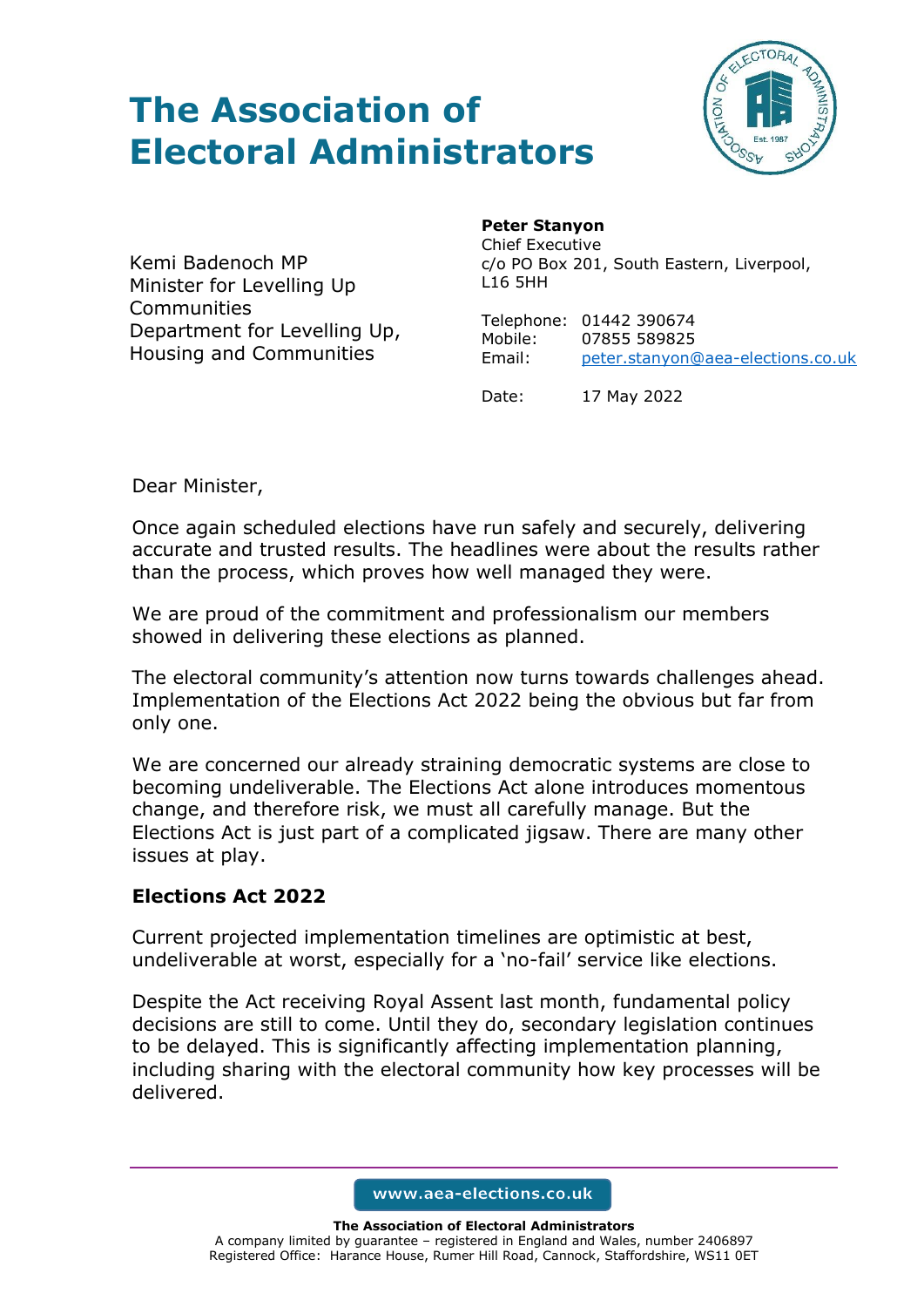Projected timelines give little time for the Electoral Commission to draft guidance for Electoral Registration Officers (EROs), Returning Officers, candidates, and agents. Effective guidance is essential for everyone involved in the electoral process. It is vital in areas where legislative prescription is light, such as providing accessibility adjustments for disabled voters.

A range of new electoral process forms need to be designed. Significant changes are also needed to a myriad of existing forms. This is a substantial task, particularly as these will be required the moment secondary legislation comes into force.

We believe there are still significant issues around digital developments intended to support participation. These include the proposed ERO portal, voter card and online absent voting websites. Numerous processes will rely on successful integration with various existing electoral management software (EMS) systems. A clear understanding of these external dependencies, plus capacity and timescales for EMS suppliers, is crucial.

While supporting the principle of proposed developments, we are worried about inadvertent additional burdens on the electoral community, including suppliers. We fear without careful consideration, there could be an adverse effect on voters, which we all want to avoid.

There is additional complexity in Scotland and Wales. Electoral administrators will need clear infrastructure and guidance to successfully manage these parallel systems. General elections and Police and Crime Commissioner elections will run on different electoral systems to devolved polls. Clear communication from all governments will also be vital to help electors understand different poll requirements and avoid disenfranchisement.

## **Other current challenges**

While the Elections Act has the highest profile, other challenges facing the electoral community include:

- **Boundaries:** with the Parliamentary Boundary Commissions due to report by July 2023, there is significant work ahead to implement proposed changes. These include managing new cross-boundary constituencies, determining Returning Officers, and running polling district reviews.
- **Reorganisation:** local government reviews and reorganisation continue apace, adding further demand in affected areas. This will obviously increase if provisions in the Levelling Up and Regeneration Bill are enacted.

www.aea-elections.co.uk